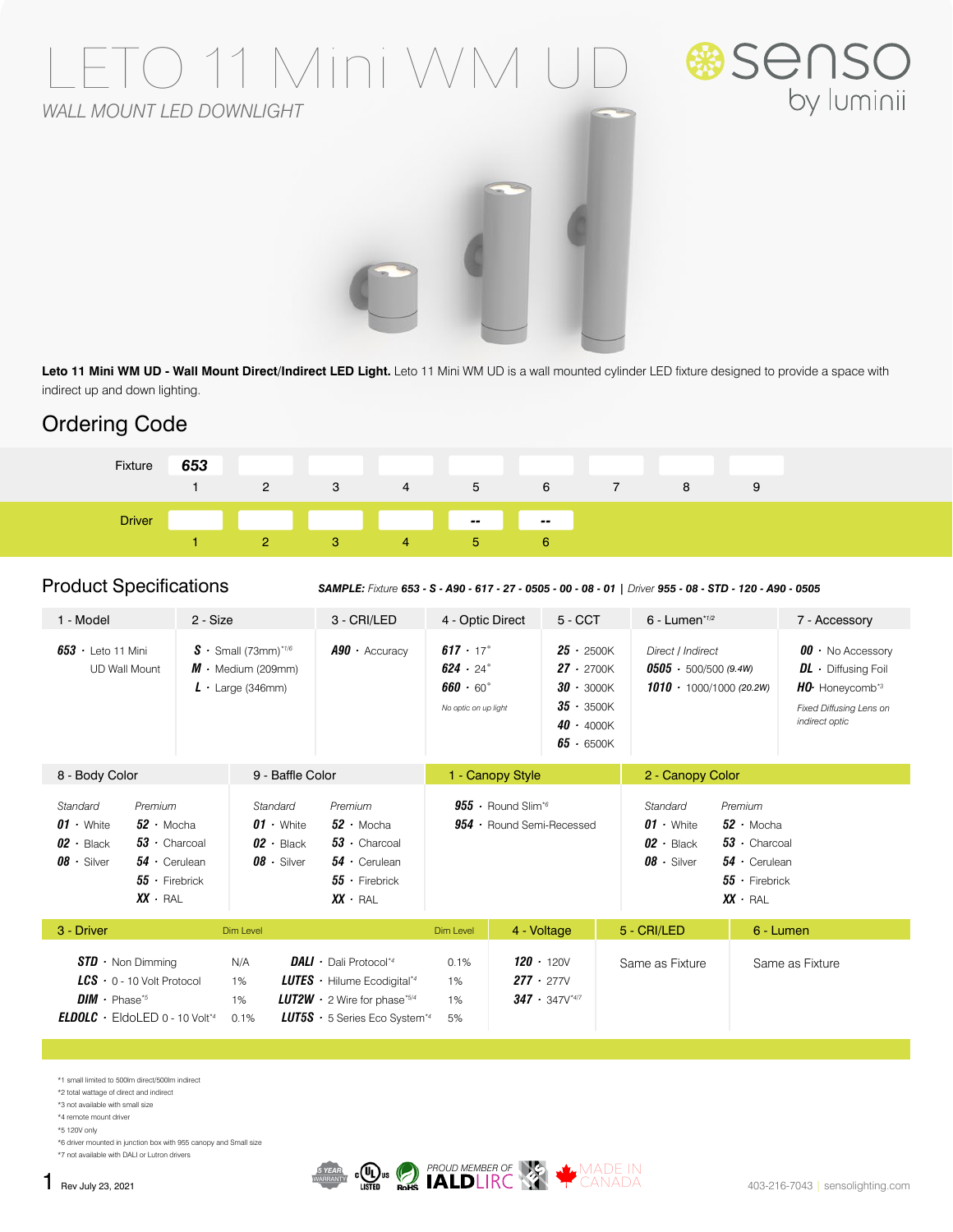1 Mini

*WALL MOUNT LED DOWNLIGHT*

## Light Engine

**Output:** up to 2000lm **High Efficacy:** up to 100 lumen/Watt **Color Options (CCT):** 2500K, 2700K, 3000K, 3500K, 4000K, 6500K **Color Consistency:** Range within a 3-MacAdam Ellipse Color rendering (CRI): 90 CRI & 50 + R9 Value

### Driver

**Dimming:** 1% dimming standard with 0.1% option **Ripple:** Industry leading Low ripple **Efficiency:** Power Factor > 0.9 Efficiency over 85% Class 2 output for safety



# Installation

- Pre-assembled for quick installation
- Low profile against the wall gives a floating appearance

## **Construction**

- Machined aluminum construction
- High quality, scratch resistant powder coated finish in standard, premium or custom colors

**BISENS** 

by luminii

• Made in Canada

# **Dimensions**



**Accessories** *Frosted Lens Honeycomb*